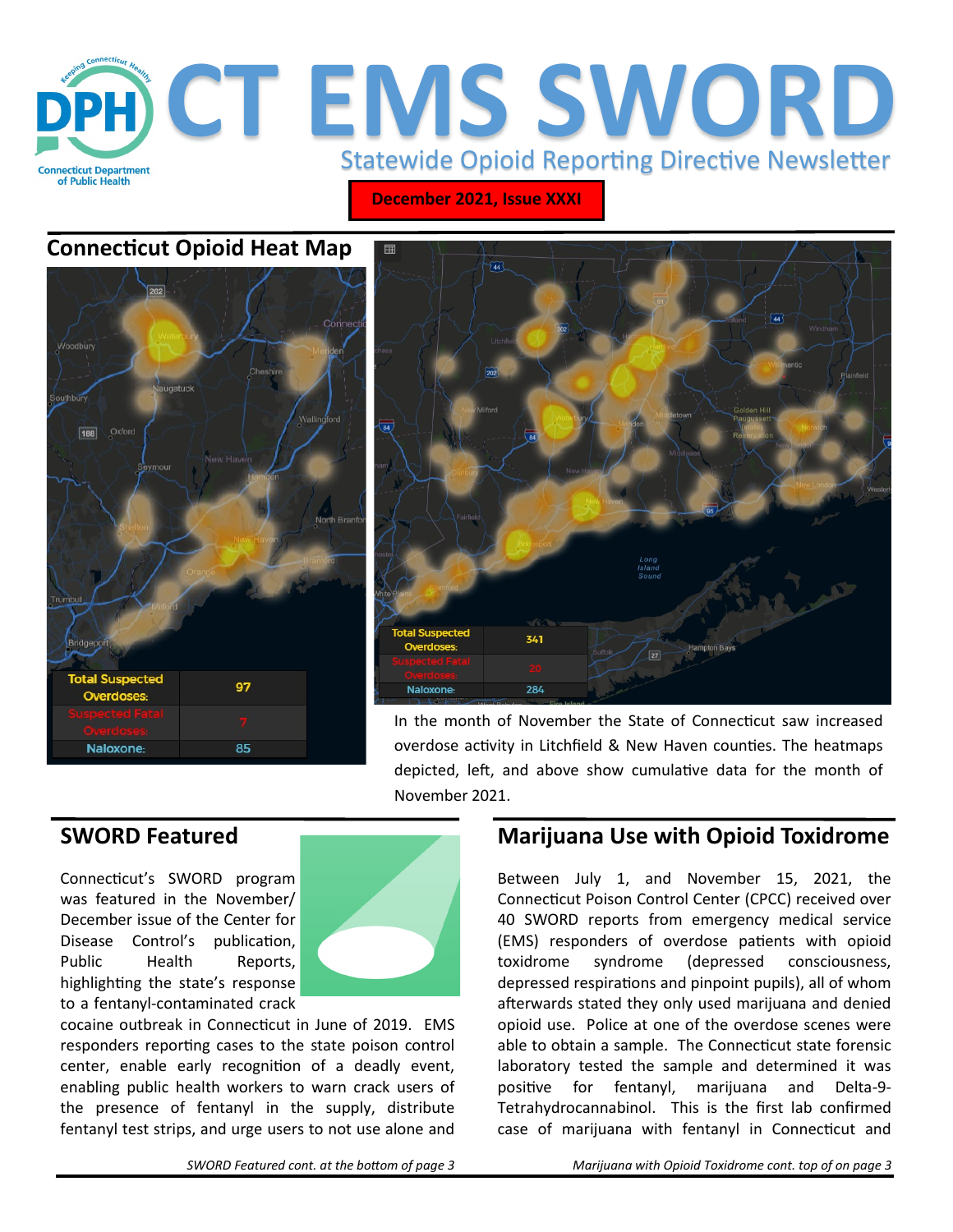![](_page_1_Figure_0.jpeg)

Left: < Total count of emergency department visits related to suspected overdoses with any opioid\*. This data shows counts for **November 2021** for the state of Connecticut.

Right: > Total count of emergency department visits related to suspected overdoses with any opioid\*. This data shows total counts for the **previous 90 days** for the state of Connecticut.

![](_page_1_Figure_3.jpeg)

*Data, above, represents the total count of emergency department visits (Syndromic Surveillance) related to prescription and illicit opioid drug overdoses. Data reflects overdoses based on town/city resident. It does not include non-resident overdoses. Data subject to change.* 

![](_page_1_Figure_5.jpeg)

*\*Suspected overdoses involving any opioid include prescription and illicit opioids.*

## **SWORD Statewide Reporting November 2021**

In the month of November 2021, there were 342 calls to the Connecticut Poison Control Center (CPCC) for SWORD. Of these calls, 322 were non-fatal and 20 resulted in fatalities. There were 285 total naloxone administrations: 151 nonfatal multiple doses of naloxone administered, 125 non-fatal single dose naloxone, and 44 non-fatal with no naloxone administered. There were one (2) non-fatal with "unknown" naloxone administered. Of the 20 fatalities, eight (8) received multiple doses of naloxone, one (1) received single dose, and eleven (11) with no naloxone administered, and none (0) were unknown.

The 342 cases involved suspected overdoses from all of our counties: Fairfield (60), Hartford (114), Litchfield (26), Middlesex (10), New Haven (97), New London (25), Tolland (4), and Windham (7).

\*Numbers subject to change **\*TIP: Store the CPCC number in your cell for ease of use! 1-800-222-1222**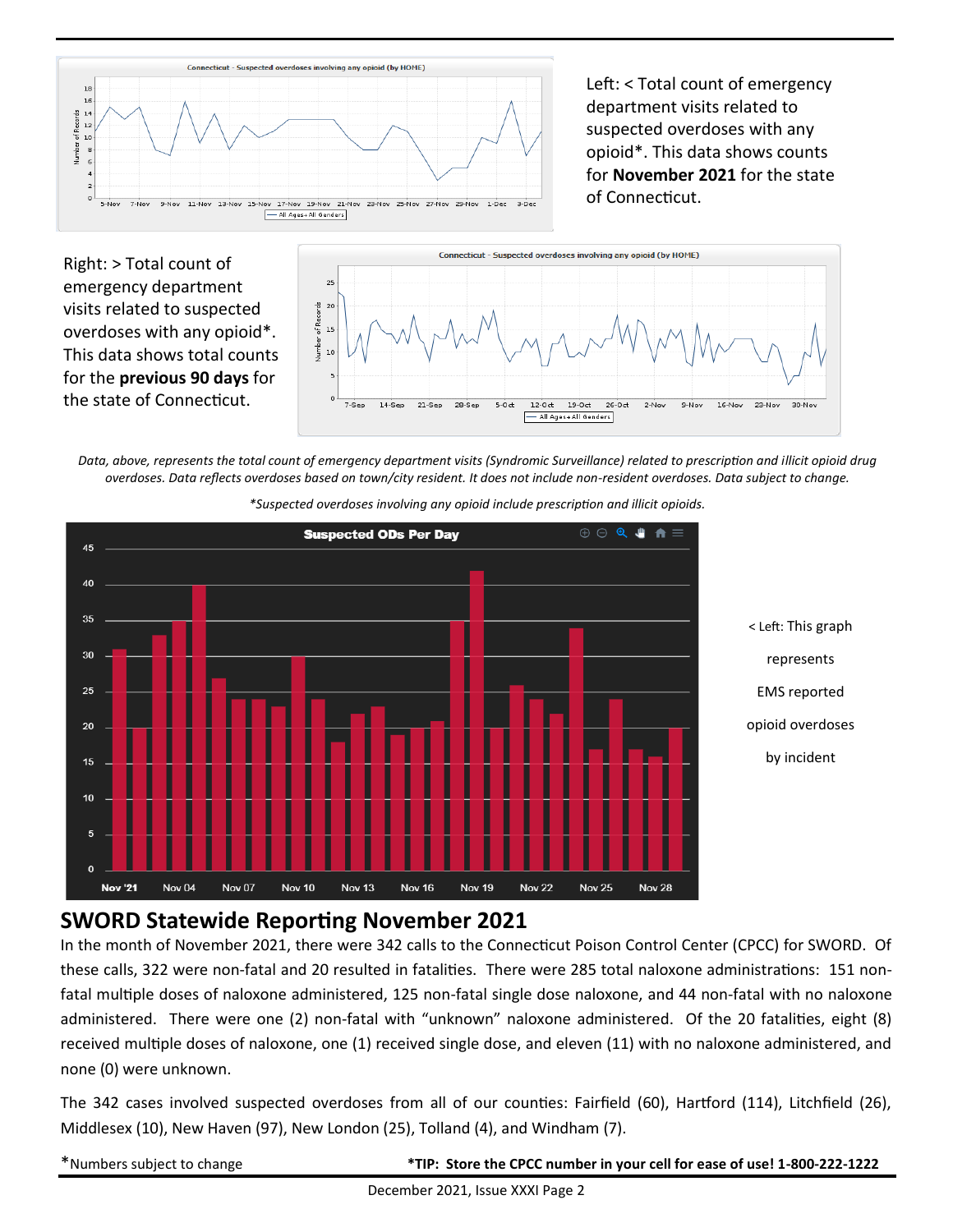# **Data a Deeper Dive**

#### *Marijuana with Opioid Toxidrome*

challenges the notion that fentanyl is not a danger in illicit marijuana. Based on the positive lab specimen and the large number of SWORD reports, a situational advisory was issued urging people using any drugs, including marijuana, purchased illicitly from dealers who traffic in fentanyl, to be cautious, never use alone and to have naloxone on hand.

Currently, health analysts are reviewing the 40 cases, as well as new reports. We don't know if these cases involved deliberate lacing, accidental contamination or if

the user hid their opioid use. As part of this investigation, EMS responders who encounter similar cases should ask the patient the manner in which the patient consumed the marijuana (joint, pipe, bong, vape, etc.) as well as obtain as full a history of other drug use as possible and include this in their SWORD call. Photos of drug supplies along with the SWORD case number can be emailed to [ctpoisioncontrol@uchc.edu](mailto:ctpoisioncontrol@uchc.edu) Responders should also mention such calls to the ED staff in case the ED wishes to do toxicological testing.

![](_page_2_Figure_5.jpeg)

## [https://journals.sagepub.com/doi/full/10.1177/00333549211015662](https://gcc02.safelinks.protection.outlook.com/?url=https%3A%2F%2Fjournals.sagepub.com%2Fdoi%2Ffull%2F10.1177%2F00333549211015662&data=04%7C01%7CKatharine.Hickcox%40ct.gov%7Ce8cdacee653242bdb24508d9b5cb6fd0%7C118b7cfaa3dd48b9b02631ff69bb738b%7C0%7C0%7C6377407)

#### *SWORD Featured cont. from pg. 1*

there was this mix of drugs on the street we were able to save more lives by intervening in the community to mitigate harm. We were able to identify who was overdosing and where they were overdosing, to target harm reduction efforts to those specific areas. Lives were saved thanks to these initial EMS reports.

to have naloxone at the ready. While the overdose cluster went over several days and cost 6 lives, by knowing